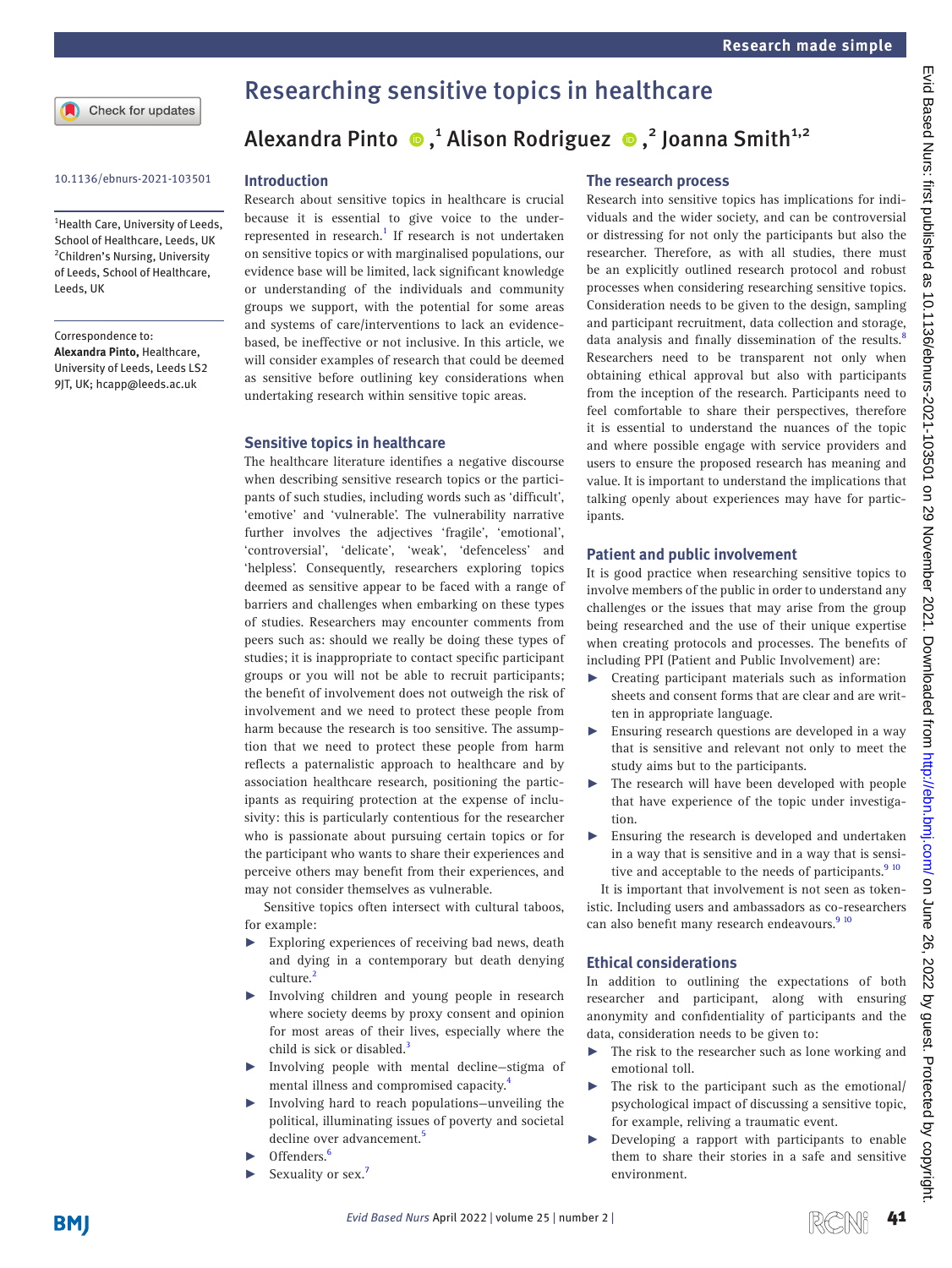Support for the researcher is essential, for example, by implementing in advance of the study research supervision with an independent councillor. Similarly, the researcher should be prepared to offer support to participants if they become emotional or upset during data collection, and referring to professional support/support services if appropriate. The researcher must develop a rapport with participants that is culturally and developmentally appropriate taking into account gender, socioeconomic, culture and religious contexts. Rapport and trust can be developed by moving from descriptive to more emotive topics as the data collection progresses.<sup>[11](#page-2-9)</sup> Engaging with participants when discussing sensitive topics will require flexibility, offering breaks and giving opportunity for participants to take the required time to sharing their experiences, and being prepared to stop data collection if participants become distressed. Consider training courses, or drawing on experiences from being in other roles to improve interview techniques.

#### **Location of study**

Research must be conducted in a safe environment, with sensitivity and in an ethical manner; the researcher should have the relevant training and experience to undertake the research and ensure no harm comes to the participants involved. Minimising any detrimental impact to individuals or groups involves:

- ► Identifying potential risks that may arise from the research.
- Identifying how the risks can be either be best managed, removed or reduced.
- Recognising ethical obligation to uphold respect for all individuals who participate in sensitive research.
- Understanding if the research requires any special procedures to ensure that all the participants are protected against exploitation, discrimination or any undue harm.

Locations for the data collection can have an impact on the participant:

- ► Asking participants to attend research labs may make them feel uncomfortable and are unlikely to provide a setting that is conducive to developing a therapeutic conversation. Consider alternatives, but ensure the participant is in a safe and secure environment, free from interruptions and not overheard by any third party at all times. Participants are more likely share their experiences if they have been made to feel comfortable and welcomed.
- If possible, give participants the choice of venuehard to reach populations may want to meet the researcher in a café and just be asked a few conversational questions.
- Consider that if a child might want to draw and play as you sit alongside them and talk, or they might want you to join in play.

#### **Participants' well-being**

Building a rapport with your participants is crucial when researching sensitive topics as they may well be divulging very sensitive and personal issues with you. Building a good rapport with your participants will allow them to feel comfortable and facilitate them to be an active participant. Before you start the session clarify

the consent form to them, make sure they are fully aware that you are there to hear about their experiences and they do not need to answer any questions they do not wish to. For some participants they may find talking about their experiences can be cathartic, but for others the discussion could be difficult and you may have to end the session. If you do need to end the session, make sure you have planned how to do this without causing further distress. If you end the session too quickly, it could upset the participant further and may perceive their contribution is not valued.

Be prepared to be flexible particularly when following a topic guide and allow the conversation to flow, gently moving back to the focus of the study, if need be, as this will allow the participants time to process what they are telling you. Facilitate the participant to direct the conversation as this is their story to tell. Being comfortable with silence is a skill that requires developing.

A distress protocol should be created prior to the start of research as this will help guide you through the session. A distress protocol should outline the steps and measures to be taken if you perceive the participant is becoming distressed during the session. It should include forms of support, detail the participant cues that might indicate they need to stop, regroup or terminate the session.<sup>12</sup> If a participant becomes distressed, it is tempting to give them advice or try to help them in some way. As a researcher you should not give them advice, your role is to understand their experience. Consideration must also be given to participants who are incapacitated or young as their distress might mean that you need to bring in family support. You can guide the participants/family members to places where they could go to for help and information for support following the session. However, this is not possible for quantitative research so consideration must be given to the readability of the tools, appropriateness, description and the time expectations to complete a survey.

#### **Researcher well-being**

Consideration needs to be given to you as the researcher of sensitive topics. Listening to participant's traumatic experiences could be distressful, especially if you are listening to a number of participants on the same topic. In addition to listening to traumatic experiences, the topic may resonate with you, for example, if you are researching death and dying and have recently had a death in your family. This could cause emotional upset that you may need to come to terms with.

It may be tempting to gather all your data in a very short period of time, but it would be beneficial to unwind and take time between each session. This will give you time to process your own emotions and responses to the topic. Peer support sessions, and/or keep a journal reflecting on your own feelings and reactions are essential to maintain emotional well-being. You need to acknowledge that some sessions are likely to be particularly difficult therefore taking breaks from data collection will enable you to process the information and enables you time to reflect on what you have heard and make sure that you are ready for the next session.<sup>1</sup>